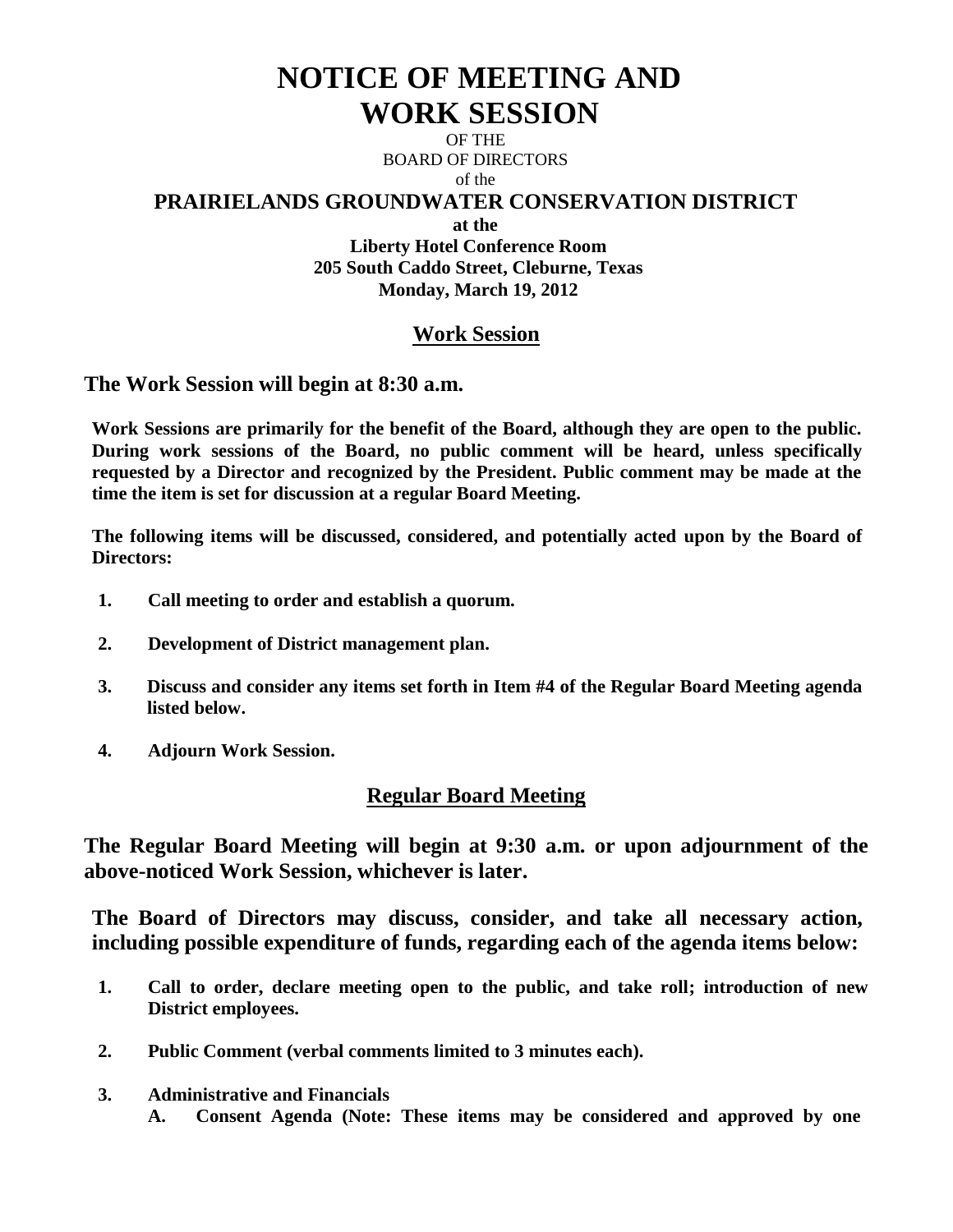**motion of the Board. Directors may request to have any consent item removed from the consent agenda for consideration and possible action as a separate agenda item):**

- 1. Approve minutes of the February 27, 2012, board meeting and work session.
- 2. Approve current budget report.
- 3. Approve reimbursement of director expenses.
- 4. Approve monthly invoices and payment of bills

#### **B. Approve any item removed from Consent Agenda**

#### **4. Committee Reports to the Board of Directors (the Board may discuss and take action on any item listed under a committee report):**

#### **A. Rules and Bylaws Committee:**

- 1. Brief the Board on the Committee's activities since the last regular Board meeting.
- 2. Update on informing well owners regarding their duties under the District's Temporary Rules.

#### **B. Budget and Finance Committee:**

- 1. Brief the Board on the Committee's activities since the last regular Board meeting.
- 2. Update on District's current banking activities and accounts.

#### **C. Policy and Personnel Committee:**

- 1. Brief the Board on the Committee's activities since the last regular Board meeting.
- 2. Performance review, compensation and benefits of District employees.
- 3. Update regarding retirement plans for District employees.
- 4. Update on renewal of liability and vehicle insurance proposals.

#### **D. Building and Facilities Committee:**

- 1. Brief the Board on the Committee's activities since the last regular Board meeting.
- 2. Update on purchase or lease of equipment, furniture, supplies, and services for District office, including District internet website, GIS software, GPS, water level monitoring equipment.
- 3. Possible action on purchase of new District vehicle.

#### **E. Conservation and Public Awareness Committee:**

- 1. Brief the Board on the Committee's activities since the last regular Board meeting.
- 2. Update on progress from LRPR.

### **F. Groundwater Monitoring and Database Committee:**

- 1. Brief the Board on the Committee's activities since the last regular Board meeting.
- 2. Update on work related to geodatabase and web-based application, and status of well registration within the District.

### **5. General Manager's Report.**

- A. Update on GMA 8 activities.
- B. Update on any other District matters.

#### **6. Update and discussion regarding groundwater availability overhaul and aquifer characterization project:**